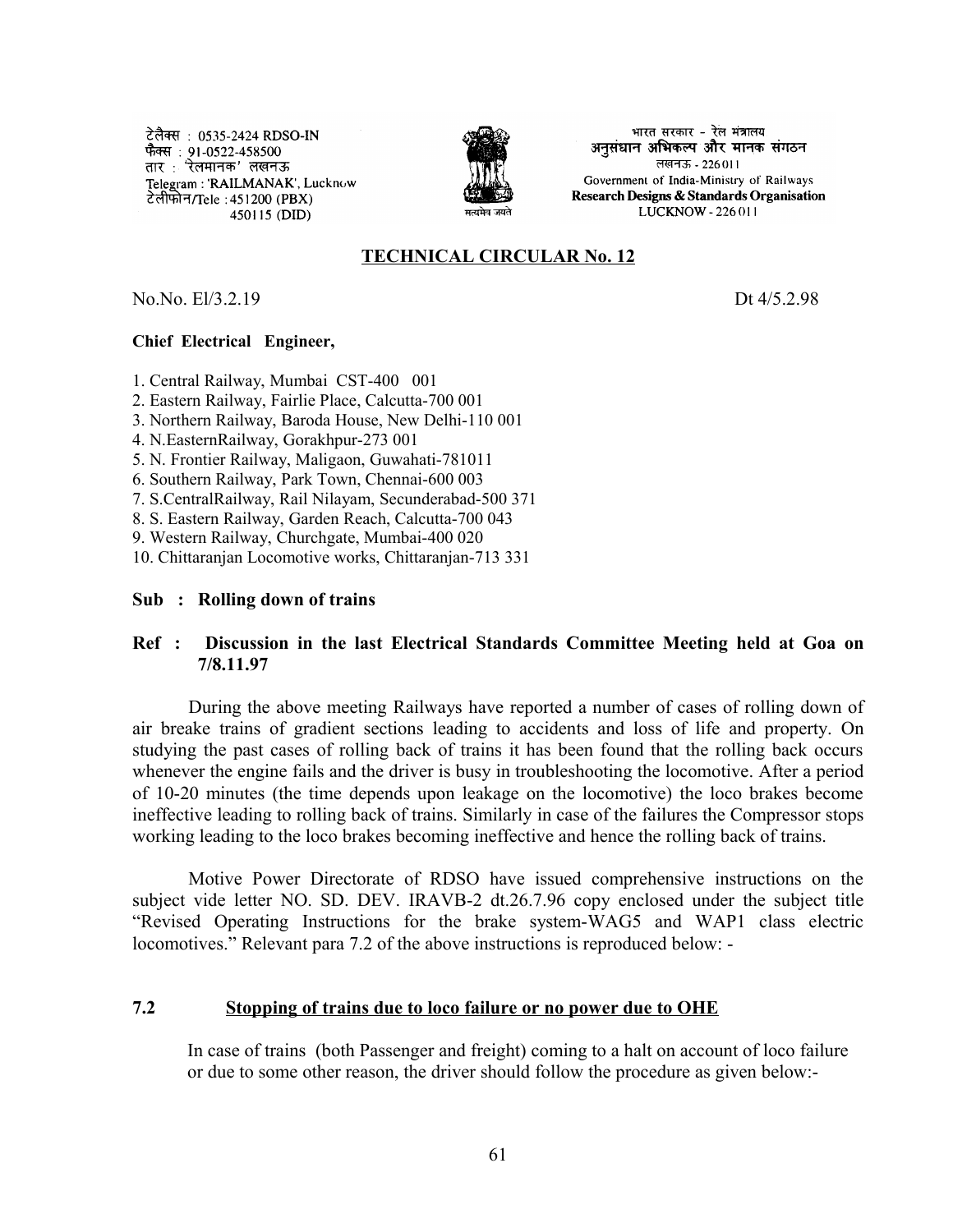- 1. Move Drivers automatic brake valve handle to Emergency application postion to apply brakes on locomolive (s) and the train as well, so that brakes will hold the coaches bunched together to avoid rolling down of the train.
- 2. Apply hand brakes also, so that the loco will be held in position along with the train in case of compressed air loss in the locomotive (S).
- 3. Apply locomotive independent brakes on the banking loco in case a banking locomotive is being used.
- 4. Driver/Asstt. Driver should also ensure and physically check whether the brakes are applied on the locomotive (s) and the train.
	- 5. If the driver feels that the detention is likely to be more than 30 mintues, then he and the guard of the train should use wooden wedges to avoid rolling down of the train. This is important, as without the compressor working, the entire air form the brake system may get depleted due to leakages in the train resulting in inability to apply brake at a later time .

Railways are requested to issue instructions as above, to drivers for operation of all air brake trains.

> (Ramesh Chandra) for Director General/Elect.

Nicedis.

Copy to :

- (1) Secretary (Electrical/TR) Railway Board, Rail Bhawan, New Delhi-110001.
- (11) Director/ MP / BK Kind Attn: Sh.Anup Sahu in reference to discussion on the subject in the last week.

Nicedi.

(Ramesh Chandra) for Director General/Elect.